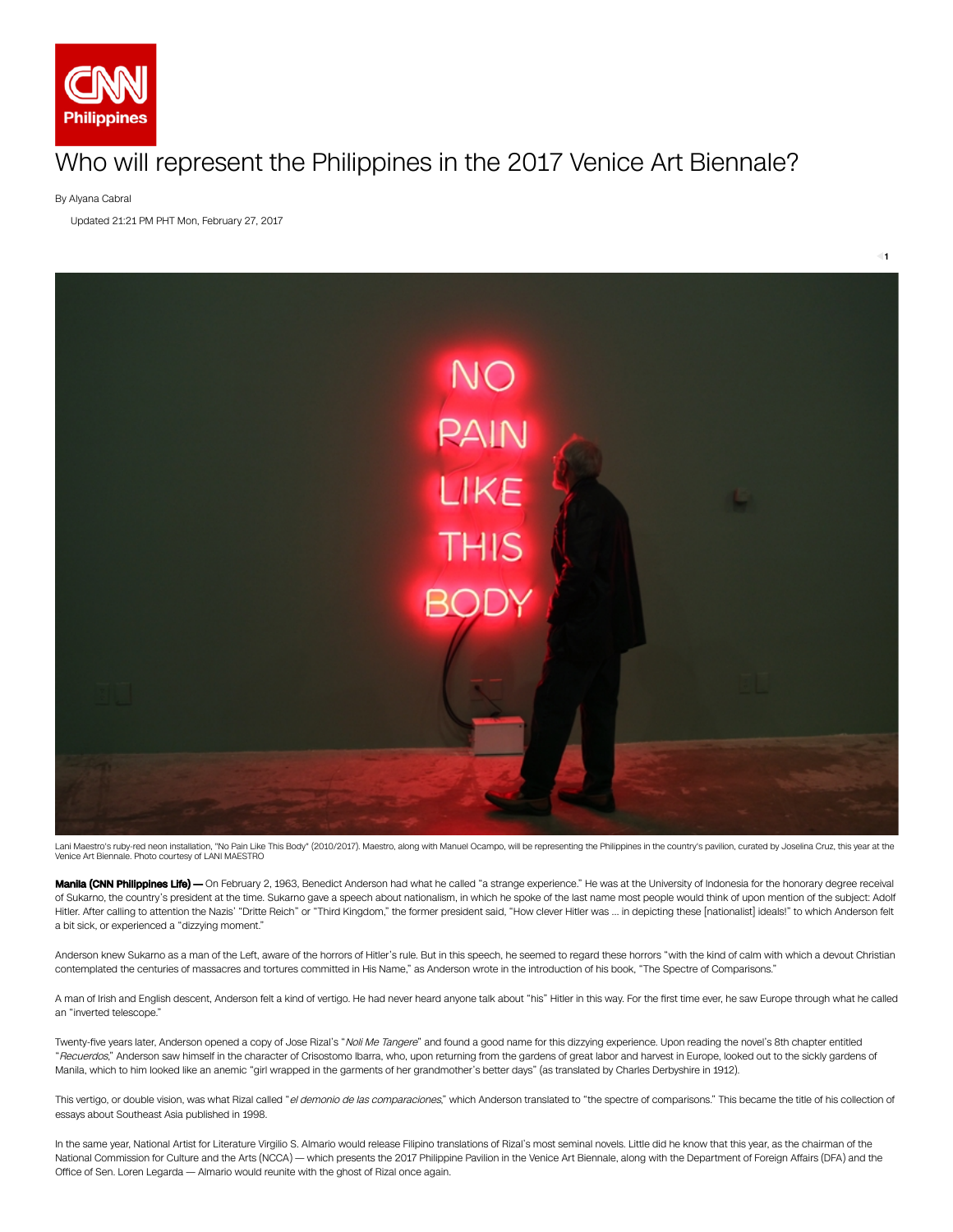

"The Spectre of Comparison," the exhibition, puts forth the practices of Lani Maestro (left) and Manuel Ocampo (right), both of whom have lived and practiced outside of the Philippines, but have maintained active engagemen country throughout their careers. Photos courtesy of LANI MAESTRO and MM YU

This "spectre of comparisons" is the very framework for the Philippine Pavilion — the commissioner for which is Almario — in this year's Venice Art Biennale. This serves as the momentum for the Philippines' participation in the 2015 Biennale in its 51 years of absence after 1964, when the now National Artists Jose Joya and Napoleon Abueva first represented the country.

The Philippines' comeback in 2015 was envisioned and spearheaded by Sen. Loren Legarda, with the exhibit "Tie a String Around the World," curated by Dr. Patrick Flores and featuring the works of Manny Montelibano, Jose Tence Ruiz (http://cnnphilippines.com/life/culture/arts/2017/02/17/art-fair-2017-cover.html), and the late National Artists Manuel Conde and Carlos Francisco. And in 2016, the Philippines presented a pavilion for the Venice Architecture Biennale (http://cnnphilippines.com/life/culture/arts/2016/05/18/venice-art-biennale.html) for the first time ever.

Now, for a fourth participation in the Venice Biennale, the Philippine Pavilion features "The Spectre of Comparison," curated by Museum of Contemporary Art and Design (MCAD) director and curator Joselina Cruz, featuring the works of Lani Maestro and Manuel Ocampo (http://cnnphilippines.com/life/culture/arts/2017/02/21/manuel-ocampo-archivo-exhibit.html).

Sen. Legarda remains the principal advocate of the participation. "We must no longer put arts and culture, as well as heritage preservation, on the hindquarters of our nation building, because in truth, we are ready to let the world hear our truths and our visions," she says.

This sole focus on nation building and representation topples any appraisal that the Venice Art Biennale is regarded as the "Olympic games of the art world (http://edition.cnn.com/2009/TRAVEL/06/08/biennale.di.venezia/)." It is, after all, the world's oldest art festival, but according to Cruz, "The Spectre of Comparison"'s mere representation of the Philippine nation is what makes this year's Philippine Pavilion special.

"To represent a nation is very dierent, particularly because it's [the] Philippines, not [because it's the Venice Art Biennale]," she says. "It's because you're representing a country. You're working with artists but you're also thinking of how it works within the context of representing a nation. That's the one that makes [the Venice Art Biennale] special. The fact that it continues to talk about 'nation' via the voices of each nation."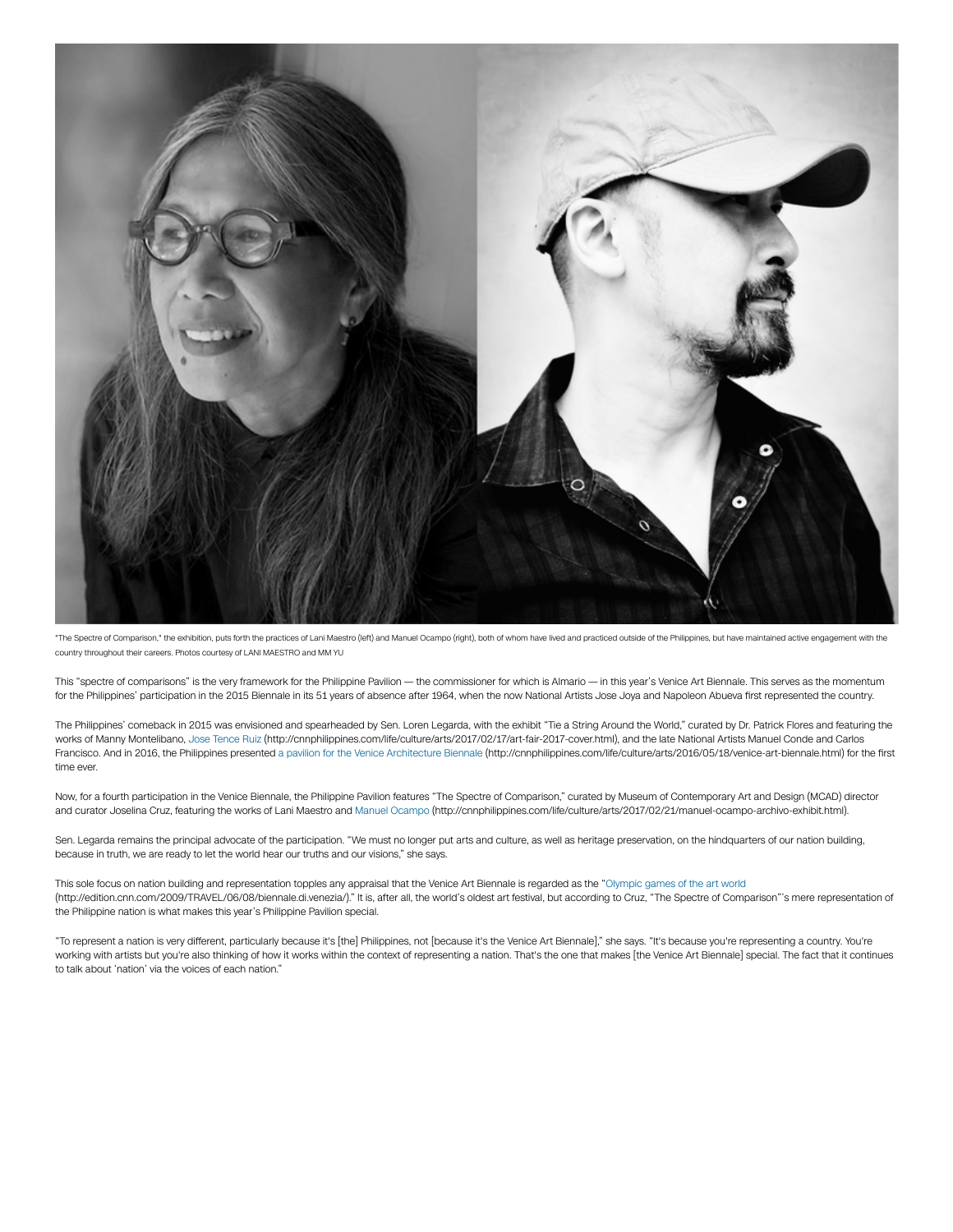

Joselina Cruz is the director of the Museum of Contemporary Art and Design (MCAD), and the curator of "The Spectre of Comparison." For her, curation is about revolving on artists practices as inspiration for ideas. Photo c JOSELINA CRUZ

However, Cruz acknowledges that it is not all about representation, and that the exhibit, as well as the whole Biennale itself, also explores nation as "a fraught idea," and the more complex ideals and contexts with which it lives in. She adds, "That's why I say that Anderson says, this is how nation lives — by comparison."

Though the idea of "the spectre of comparisons" goes perfectly with such a goal of nation building, Cruz stresses that the exhibit puts more focus on the artists' practices. "I don't want the phrase, 'the spectre of comparisons,' to overburden the works of Lani and Manuel, because the works are not about that. The phrase is about their work, not the other way around. It is embodied in their process, in their practice."

And for the MCAD director, this is what curation is all about — the idea as inspired by the practices and philosophy of the artists. "A lot of people don't realize this. They always think it's the idea first," she adds. "Well, sometimes it is, but most of the time, I see work which I really like, and that's where the exhibition jumps off from. That happens more often that the other way around. At least for me, that's what [curation] is about."

The curator of the entire 57th International Art Exhibition of the Venice Art Biennale, Christine Macel, would agree. Entitled "Viva Arte Viva," her curatorial idea puts in the middle the artists' processes, which according to Cruz, hasn't been happening in the Biennale in a long time. "All of the Biennales before were about politics, intellectual [concepts], it was about this, or that, but never about the artist," says Cruz.

The exhibition puts forth the practices of Maestro and Ocampo, both of whom have lived and practiced outside of the Philippines, but have maintained active engagement with the country throughout their careers. As Maestro shuttles between Canada, France, and Manila, she moves fluidly through various forms of artistic engagements and media, such as sound, film, text, and photographs. The quiet yet powerful reverberations of Maestro's work gives its interaction within its context a shifting and ambiguous political ground, which both goes perfectly and contrasts with the bold and stark works of Ocampo.